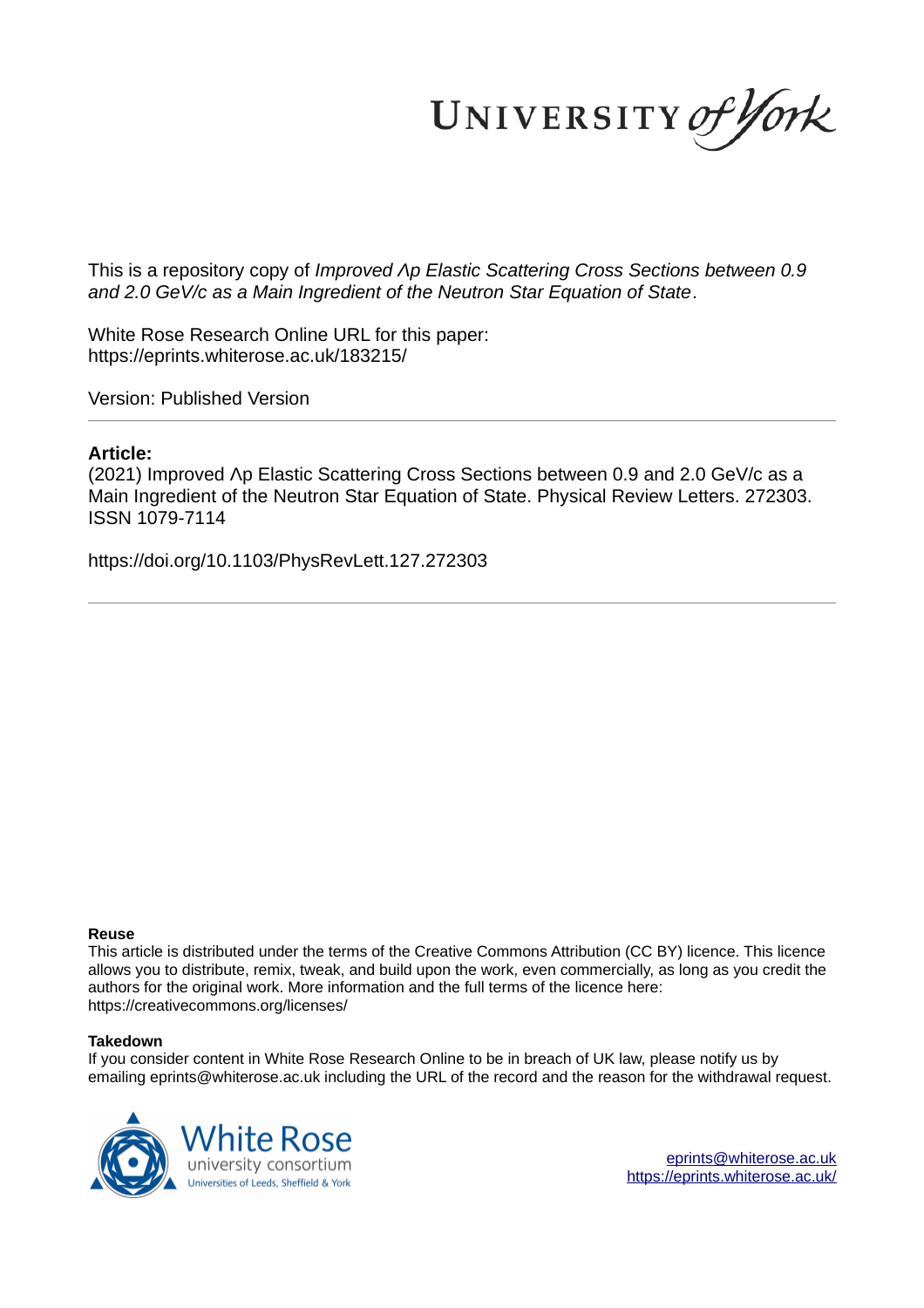## Improved  $\Delta p$  Elastic Scattering Cross Sections between 0.9 and 2.0 GeV/c as a Main Ingredient of the Neutron Star Equation of State

J. Rowley,<sup>35</sup> N. Compton,<sup>35</sup> C. Djalali,<sup>35</sup> K. Hicks,<sup>35</sup> J. Price,<sup>2</sup> N. Zachariou,<sup>47</sup> K. P. Adhikari,<sup>36</sup> W. R. Armstrong,<sup>1</sup> H. Atac,<sup>41</sup> L. Baashen,<sup>13</sup> L. Barion,<sup>17</sup> M. Bashkanov,<sup>47</sup> M. Battaglieri,<sup>42,19</sup> I. Bedlinskiy,<sup>31</sup> F. Benmokhtar,<sup>10</sup> A. Bianconi,<sup>45,22</sup> L. Biondo,<sup>19,16,29</sup> A. S. Biselli,<sup>11</sup> M. Bondi,<sup>19</sup> F. Bossù,<sup>6</sup> S. Boiarinov,<sup>42</sup> W. J. Briscoe,<sup>15</sup> W. K. Brooks,<sup>43</sup> D. Bulumulla,<sup>36</sup> V. D. Burkert,<sup>42</sup> D. S. Carman,<sup>42</sup> J. C. Carvajal,<sup>13</sup> A. Celentano,<sup>19</sup> P. Chatagnon,<sup>23</sup> V. Chesnokov,<sup>39</sup> T. Chetry,<sup>30</sup> G. Ciullo,<sup>17,12</sup> L. Clark,<sup>46</sup> P. L. Cole,<sup>27</sup> M. Contalbrigo,<sup>17</sup> G. Costantini,<sup>45,22</sup> V. Crede,<sup>14</sup> A. D'Angelo,<sup>20,38</sup> N. Dashyan,<sup>51</sup> R. De Vita,<sup>19</sup> M. Defurne,<sup>6</sup> A. Deur,<sup>42</sup> S. Diehl,<sup>37,8,40</sup> R. Dupré,<sup>23</sup> H. Egiyan,<sup>42,32</sup> M. Ehrhart,<sup>1</sup> A. El Alaoui,<sup>43</sup> L. El Fassi,<sup>30,1</sup> P. Eugenio,<sup>14</sup> G. Fedotov,<sup>39</sup> S. Fegan,<sup>47</sup> R. Fersch,<sup>7,50</sup> A. Filippi,<sup>21</sup> A. Fradi,<sup>23</sup> G. Gavalian,<sup>42,36</sup> F. X. Girod,<sup>42,6</sup> D. I. Glazier,<sup>46</sup> A. Golubenko,<sup>39</sup> R. W. Gothe,<sup>40</sup> K. Griffioen,<sup>50</sup> L. Guo,<sup>13</sup> K. Hafidi,<sup>1</sup> H. Hakobyan,<sup>43,51</sup> M. Hattawy,  $36$  T. B. Hayward,  $8$  D. Heddle,  $7.42$  A. Hobart,  $23$  M. Holtrop,  $32$  Y. Ilieva,  $40$  D. G. Ireland,  $46$  E. L. Isupov,  $39$ D. Jenkins,<sup>48</sup> H. S. Jo,<sup>26</sup> K. Joo,<sup>8</sup> D. Keller,<sup>49,35</sup> A. Khanal,<sup>13</sup> M. Khandaker,<sup>34</sup> A. Kim,<sup>8</sup> I. Korover,<sup>28</sup> A. Kripko,<sup>37</sup> V. Kubarovsky,<sup>42</sup> S. E. Kuhn,<sup>36</sup> L. Lanza,<sup>20</sup> M. Leali,<sup>45,22</sup> P. Lenisa,<sup>17,12</sup> K. Livingston,<sup>46</sup> I. J. D. MacGregor,<sup>46</sup> D. Marchand,<sup>23</sup> N. Markov,<sup>42,8</sup> L. Marsicano,<sup>19</sup> V. Mascagna,<sup>44,22</sup> M. E. McCracken,<sup>4</sup> B. McKinnon,<sup>46</sup> C. McLauchlin,<sup>40</sup> Z. E. Meziani, <sup>1</sup> S. Migliorati, <sup>45,22</sup> T. Mineeva, <sup>43,8</sup> M. Mirazita, <sup>18</sup> V. Mokeev, <sup>42,39</sup> E. Munevar, <sup>15</sup> C. Munoz Camacho, <sup>23</sup> P. Nadel-Turonski,<sup>42,5</sup> K. Neupane,<sup>40</sup> S. Niccolai,<sup>23</sup> G. Niculescu,<sup>25</sup> T. R. O'Connell,<sup>8</sup> M. Osipenko,<sup>19</sup> A. I. Ostrovidov,<sup>14</sup> P. Pandey,<sup>36</sup> M. Paolone,<sup>33</sup> L. L. Pappalardo,<sup>17,12</sup> E. Pasyuk,<sup>42</sup> O. Pogorelko,<sup>31</sup> Y. Prok,<sup>36,49</sup> T. Reed,<sup>13</sup> M. Ripani,<sup>19</sup> J. Ritman,<sup>24</sup> A. Rizzo,<sup>20,38</sup> G. Rosner,<sup>46</sup> F. Sabatie,<sup>6</sup> C. Salgado,<sup>34</sup> A. Schmidt,<sup>15</sup> R. A. Schumacher,<sup>4</sup> Y. G. Sharabian,<sup>42</sup> U. Shrestha,  $8$  D. Sokhan,  $46$  O. Soto,  $18$  N. Sparveris,  $41$  I. I. Strakovsky,  $15$  S. Strauch,  $40$  R. Tyson,  $46$  M. Ungaro,  $42.8$ L. Venturelli,<sup>45,22</sup> H. Voskanyan,<sup>51</sup> A. Vossen,<sup>9,42</sup> E. Voutier,<sup>23</sup> D. P. Watts,<sup>47</sup> K. Wei,<sup>8</sup> X. Wei,<sup>42</sup> R. Wishart,<sup>46</sup> M. H. Wood,  $3,40$  B. Yale,  $50$  M. Yurov,  $26$  J. Zhang,  $49,36$  and Z. W. Zhao $9,40$ 

(CLAS Collaboration)

<sup>1</sup>Argonne National Laboratory, Argonne, Illinois 60439, USA

 $^{2}$ California State University, Dominguez Hills, Carson, California 90747, USA

 ${}^{3}$ Canisius College, Buffalo, New York, USA

<sup>4</sup>Carnegie Mellon University, Pittsburgh, Pennsylvania 15213, USA

<sup>5</sup>Catholic University of America, Washington, D.C. 20064, USA

<sup>6</sup>IRFU, CEA, Université Paris-Saclay, F-91191 Gif-sur-Yvette, France

 $^{7}$ Christopher Newport University, Newport News, Virginia 23606, USA

 ${}^{8}$ University of Connecticut, Storrs, Connecticut 06269, USA

 $^{9}$ Duke University, Durham, North Carolina 27708-0305, USA

 $^{10}$ Duquesne University, 600 Forbes Avenue, Pittsburgh, Pennsylvania 15282, USA

 $11$ Fairfield University, Fairfield Connecticut 06824, USA

 $12$ Università di Ferrara, 44121 Ferrara, Italy

<sup>13</sup>Florida International University, Miami, Florida 33199, USA

 $14$ Florida State University, Tallahassee, Florida 32306, USA

<sup>15</sup>The George Washington University, Washington, D.C. 20052, USA

<sup>16</sup>INFN, Sezione di Catania, 95123 Catania, Italy

<sup>17</sup>INFN, Sezione di Ferrara, 44100 Ferrara, Italy

<sup>18</sup>INFN, Laboratori Nazionali di Frascati, 00044 Frascati, Italy

<sup>19</sup>INFN, Sezione di Genova, 16146 Genova, Italy

 $^{20}$ INFN, Sezione di Roma Tor Vergata, 00133 Rome, Italy

<sup>21</sup>INFN, Sezione di Torino, 10125 Torino, Italy

<sup>22</sup>INFN, Sezione di Pavia, 27100 Pavia, Italy

<sup>23</sup>Université Paris-Saclay, CNRS/IN2P3, IJCLab, 91405 Orsay, France

 $^{24}$ Institute fur Kernphysik (Juelich), 52425 Juelich, Germany

<sup>25</sup>James Madison University, Harrisonburg, Virginia 22807, USA

 $^{26}$ Kyungpook National University, Daegu 41566, Republic of Korea

<sup>27</sup>Lamar University, 4400 MLK Boulevard, P.O. Box 10046, Beaumont, Texas 77710, USA

 $^{28}$ Massachusetts Institute of Technology, Cambridge, Massachusetts 02139, USA

<sup>29</sup>Universià degli Studi di Messina, 98166 Messina, Italy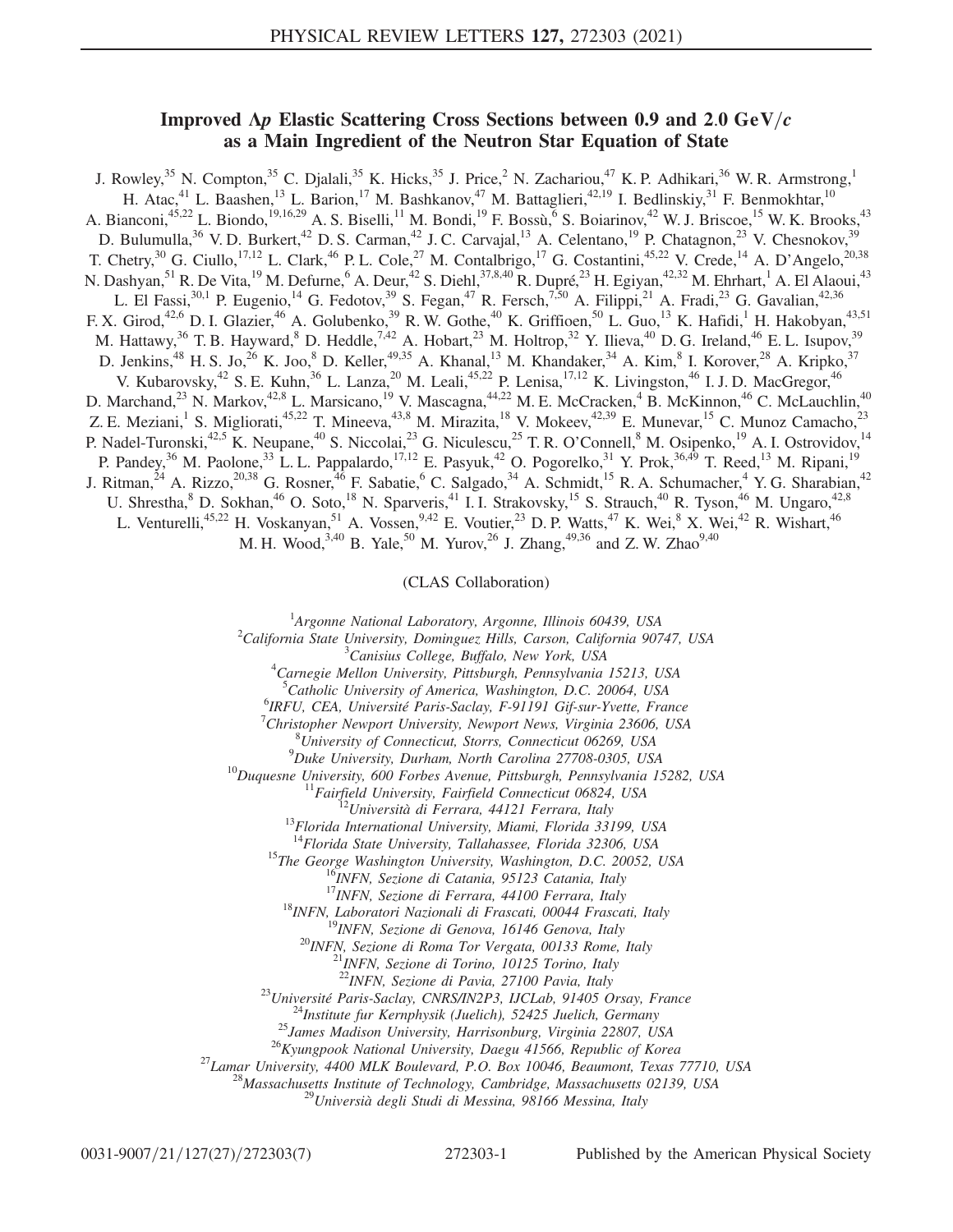<sup>30</sup>Mississippi State University, Mississippi State, Mississippi 39762-5167, USA

<sup>31</sup>National Research Centre Kurchatov Institute–ITEP, Moscow 117259, Russia

 $32$ University of New Hampshire, Durham, New Hampshire 03824-3568, USA

<sup>33</sup>New Mexico State University, P.O. Box 30001, Las Cruces, New Mexico 88003, USA

<sup>34</sup>Norfolk State University, Norfolk, Virginia 23504, USA

<sup>35</sup>Ohio University, Athens, Ohio 45701, USA

<sup>36</sup>Old Dominion University, Norfolk, Virginia 23529, USA

 $37$ II Physikalisches Institut der Universitaet Giessen, 35392 Giessen, Germany

 $38$ Università di Roma Tor Vergata, 00133 Rome, Italy

<sup>39</sup>Skobeltsyn Institute of Nuclear Physics, Lomonosov Moscow State University, 119234 Moscow, Russia

<sup>40</sup>University of South Carolina, Columbia, South Carolina 29208, USA

<sup>41</sup>Temple University, Philadelphia, Pennsylvania 19122, USA

<sup>42</sup>Thomas Jefferson National Accelerator Facility, Newport News, Virginia 23606, USA

<sup>13</sup>Universidad Técnica Federico Santa María, Casilla 110-V Valparaíso, Chile

<sup>44</sup>Università degli Studi dell'Insubria, 22100 Como, Italy

<sup>45</sup>Università degli Studi di Brescia, 25123 Brescia, Italy

<sup>46</sup>University of Glasgow, Glasgow G12 8QQ, United Kingdom

<sup>47</sup>University of York, York YO10 5DD, United Kingdom

<sup>48</sup>Virginia Tech, Blacksburg, Virginia 24061-0435, USA

<sup>49</sup>University of Virginia, Charlottesville, Virginia 22901, USA

<sup>50</sup>College of William and Mary, Williamsburg, Virginia 23187-8795, USA

<sup>51</sup>Yerevan Physics Institute, 375036 Yerevan, Armenia

(Received 29 July 2021; revised 18 August 2021; accepted 7 December 2021; published 30 December 2021)

Strange matter is believed to exist in the cores of neutron stars based on simple kinematics. If this is true, then hyperon-nucleon interactions will play a significant part in the neutron star equation of state. Yet, compared to other elastic scattering processes, there is very little data on Λ-N scattering. This experiment utilized the CEBAF Large Acceptance Spectrometer (CLAS) detector to study the  $\Lambda p \to \Lambda p$  elastic scattering cross section in the incident  $\Lambda$  momentum range 0.9–2.0 GeV/c. These are the first data on this reaction since the 1970s. The new cross sections have significantly better accuracy and precision than the existing world data, and the techniques developed here can also be used in future experiments.

DOI: 10.1103/PhysRevLett.127.272303

The mass and radius of a neutron star are important parameters to determine its equation of state (EOS) [1]. There is an ongoing debate about the presence of hyperons in the core of neutron stars. If hyperons are present in the core, this can soften the EOS [2], yet a stiffer EOS is needed to explain the recent LIGO-Virgo results [3] that suggest neutron stars with smaller radii and larger mass [4]. Theoretical models [5] suggest that a combination of ΛN and ΛNN interactions can create a stiffer EOS corresponding to a neutron star of two solar masses. However, there is considerable uncertainty in these interactions at the higher scattering momenta occurring in the center of a neutron star. To constrain these observables, better data are needed for  $\Lambda p$  elastic scattering [6], especially at momenta above 1 GeV/ $c$  as measured here. Then, theorists may use these results to constrain the ΛN potential and hence its effect on the EOS.

Nucleon-nucleon (NN) scattering is perhaps the most well studied of all nuclear reactions. However, less is known about the scattering of hyperons ( $\Lambda$  or  $\Sigma$  baryons) from the proton. Previous data for the scattering of hyperons from the nucleon dates back to the bubble chamber era of the 1960s and 1970s [7,8]. These experiments ranged from tens of events to a few hundred spread across multiple momentum bins. The experiment with the greatest statistics is from [9] with a total of 584 events spread over 12 momentum bins. The paucity of data for  $\Lambda p$  elastic scattering is due to the difficulty of creating a  $\Lambda$  beam. The decay parameter for  $\Lambda$  particles is  $c\tau \sim 7.89$  cm, which is too short for a modern beamline. Hence, data for ΛN scattering are very limited in comparison with other elastic scattering processes [10], such as NN, KN, or  $\pi N$ . The present results in this work improve on the existing world data.

The data for this work were collected during the  $q12$ experiment, which was conducted at the Continuous Electron Beam Accelerator Facility (CEBAF) using the

Published by the American Physical Society under the terms of the Creative Commons Attribution 4.0 International license. Further distribution of this work must maintain attribution to the author(s) and the published article's title, journal citation, and DOI. Funded by SCOAP<sup>3</sup>.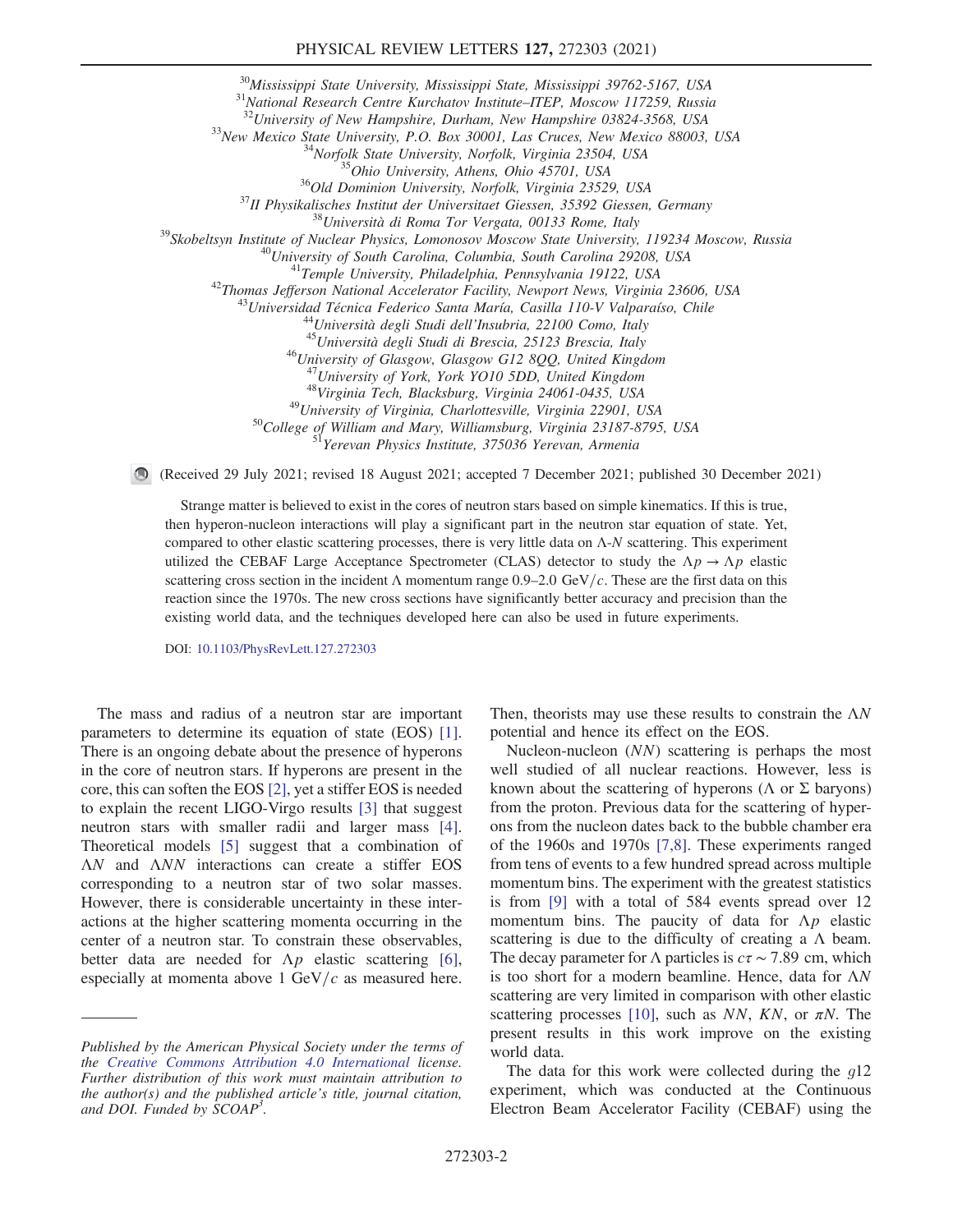Large Acceptance Spectrometer (CLAS) at the Thomas Jefferson National Accelerator Facility [11]. The experiment consisted of a tagged photon beam incident on a liquid-hydrogen target, 40 cm long by 4 cm in diameter. The photon beam energy ranged from 1.2 to 5.4 GeV and was determined using the CLAS electron tagger system [12].

The CLAS detector was based on a toroidal magnetic field consisting of six independent sectors separated by the superconducting magnet coils. Each sector included three regions of drift chambers (DC) to measure the charged particle trajectories [13]. Plastic scintillators surrounded the DC, which allowed for time-of-flight (TOF) measurements [14]. The DC and TOF were used to identify the final-state particles and measure their four momenta. Further detector details can be found in Ref. [15].

Observation of  $\Lambda p \to \Lambda p$  elastic scattering with the CLAS detector is a two-step process. The reaction proceeds as follows, which is further illustrated in Fig. 1:

$$
\gamma p_{\text{tgt}} \to [K^+] \Lambda; \qquad \Lambda p \to \Lambda' p' \to \pi^- p' p. \tag{1}
$$

Here, the  $\Lambda$  "beam" is provided from the products of the first reaction. Detection of the  $K^+$ , which often decays before reaching the outer part of CLAS, was not required as it was identified using missing mass techniques. The  $\Lambda$  then propagates through the target until it either exits, decays, or scatters with a proton at rest. The recoil proton,  $p'$ , was detected directly and the  $\Lambda'$  was detected through its decay,  $\Lambda' \rightarrow \pi^- p$ , which has a branching ratio of 64%. The decay proton and  $\pi^-$  were directly detected by CLAS, resulting in a fully exclusive measurement.

Final-state particles were detected using standard  $q12$ techniques [15]. These procedures include timing cuts on the photon and final-state particles, vertex tracing, fiducial region selection, and event trigger efficiency corrections. The electron beam was bunched into buckets 2 ns apart, which produced the bremsstrahlung photons also in 2-ns



FIG. 1. Pictorial representation of the reaction inside the liquidhydrogen target. A two-part reaction occurs where the incident Λ is created at vertex (1), followed by scattering with a proton at rest in the target at vertex (2), before the  $\Lambda'$  decays at vertex (3).

bunches. The final-state particles were filtered using the DC and TOF scintillator for particle identification. Particle tracks that did not trace back to the target volume were removed. Fiducial cuts were applied, which filtered out data outside the active region of the DC. A Monte Carlo (MC) simulation was done to model the CLAS detector in order to measure the reaction acceptance (discussed below). The simulated events went through the same analysis as the data and included an additional trigger efficiency correction. An intensive study of the trigger was done [16] and is accounted for in the simulation.

The reaction specific analysis required  $\gamma p \to K^+ \Lambda$ events to be isolated. The scattering  $\Lambda'$  was identified from the combined momenta of its decay products,  $p_{\pi}$  +  $p_p$ . These four momenta produced a mass spectrum, shown in Fig. 2(a). The peak at  $1.115 \text{ GeV}/c^2$  corresponds to the scattered  $\Lambda'$ . The background under the peak is from other photoproduction reactions that have a p and  $\pi^-$  in the final state. The peak was fit to a Gaussian function, shown by the dashed line, and events within  $\pm 3\sigma$  passed to further



FIG. 2. Mass spectrum of the detected proton and  $\pi^{-}$  (top) from the decayed  $\Lambda'$  and the missing mass spectrum of the initial vertex (bottom). The missing mass spectrum (bottom) was plotted after the cut was made around the  $\Lambda'$  mass (top). The total fit, peak plus background, is shown by the solid line. The Gaussian fits, shown by the dashed lines, are for reference only, and are not used in the cross section calculation. The vertical lines frame the data that pass through to the final analysis.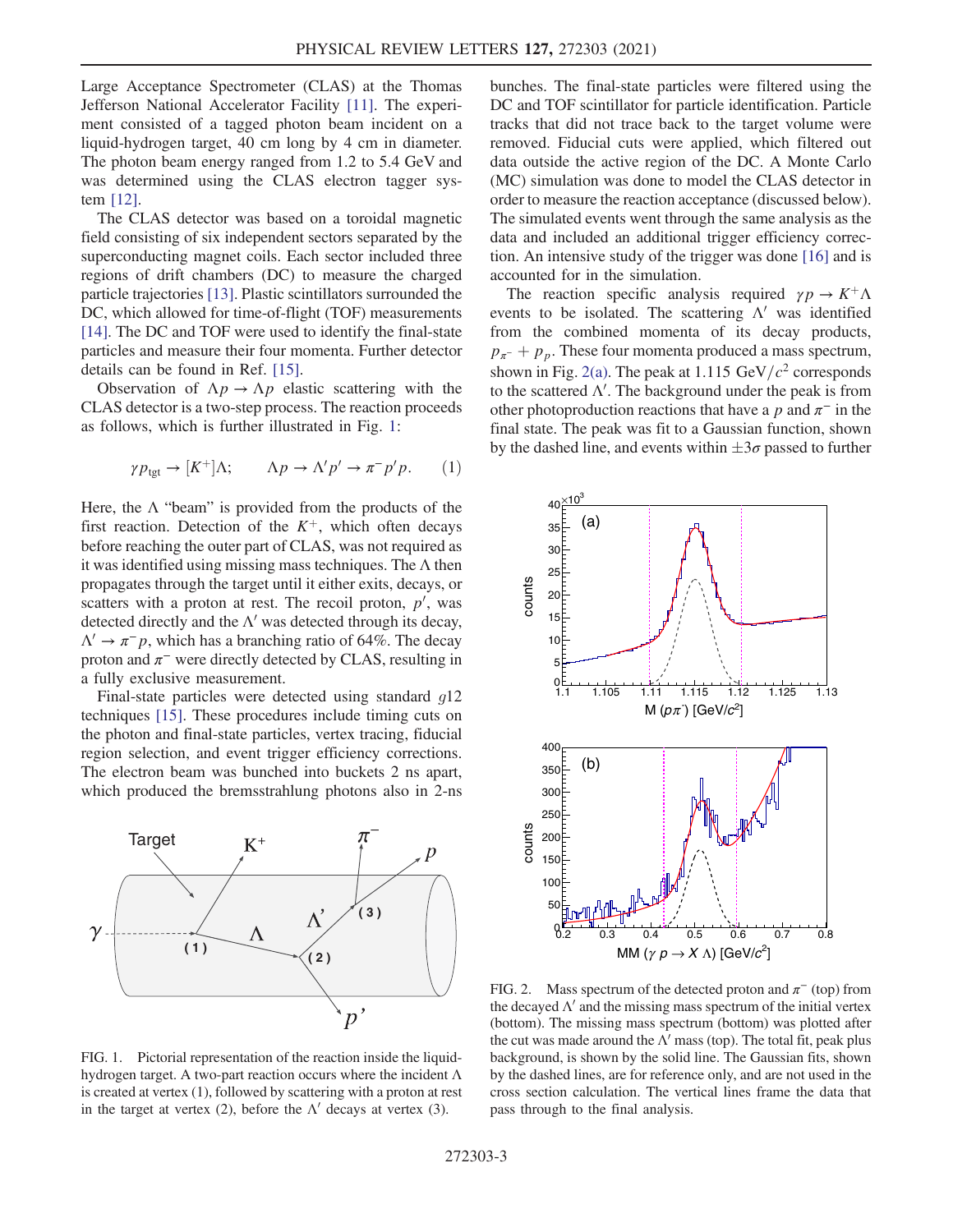analysis. From the scattered  $\Lambda'$  and the other detected proton, the  $K^+$  can be identified through the missing four momentum  $p<sub>x</sub>$ :

$$
p_X = p_\gamma + p_{\text{tgt}} - (p_{\Lambda'} + p_{p'} - p_{\text{tgt}}),\tag{2}
$$

where  $p_{\Lambda'}$  is for the recoil  $\Lambda$ ,  $p_{p'}$  is for the recoil proton, and  $p_{\text{tgt}}$  is for target proton. There are two  $p_{\text{tgt}}$  terms above, which come from the two target protons at vertex (1) and (2) in Fig. 1. This four momentum gives the missing mass (MM) spectrum shown in Fig. 2(b) which shows only events for the exclusive reaction  $\gamma p \to K^+ \Lambda$ , whereas Fig. 2(a) shows inclusive  $\Lambda$  production. There is a peak at the mass of the  $K^+$ , which isolates the first vertex of the two-step process leading to the  $\Lambda p \to \Lambda' p'$  elastic scattering. The peak at the  $K^+$  mass was fit to a Gaussian function and a selection was made at  $\pm 3\sigma$ . The background under the  $K^+$  peak comes from a variety of sources, similar to the background under the  $\Lambda$  peak shown above. For example, some events may include extra particles which were not detected by CLAS, such as pions that hit the magnet coils. Those events do not form a peak at the  $K^+$  mass.

Additional analysis was also required to remove background from the  $pp \rightarrow pp$  elastic scattering reaction. This reaction can happen when the  $\Lambda$  decays, followed by an elastic scattering of the decay proton. This leads to the same final state that can be misidentified as  $\Lambda p \to \Lambda' p'$  events. Kinematic calculations were used to remove these events. Figure 3 shows the missing mass distribution of the presumed incident  $\Lambda$  on the x axis and that of the presumed proton on the y axis, where  $X$  is the missing particle. There are prominent bands at the mass of the  $\Lambda$  (vertical band) and the mass of the proton (horizontal band). At the intersection of these bands there is significant overlap. This region represents pp elastic scattering events that must be removed. The band to the right of the overlap is due to background from other reactions, such as  $\gamma \vec{p} \rightarrow \pi^+ \pi^- \vec{p}$ 



FIG. 3. Missing mass scatter plot of the secondary vertex  $Xp_{\text{tgt}} \to \Lambda p'$  (x axis) and  $Xp_{\text{tgt}} \to pp'$  (y axis) where X is the missing particle.

followed by  $pp \rightarrow pp$  elastic scattering. Data above the dashed line are rejected, reducing the background along with removing the  $pp$  elastic events. The same cut is applied to the MC events, so the detector acceptance compensates for any good events cut from the top of the Λ distribution.

The *pp* scattering events were used as a cross check to verify this analysis. Since many of these events were detected, it was possible to also measure the pp elastic scattering cross section, which is well known. This method yielded consistent results with the world data for pp scattering.

With the initial reaction  $\gamma p \to K^+ \Lambda$  identified, the incident  $\Lambda$  could now be isolated using the missing four momentum:

$$
p_X = p_{\Lambda'} + p_{p'} - p_{\text{tgt}},\tag{3}
$$

where  $p_X$  is for the missing particle,  $p_{\Lambda}$  is for the scattered  $\Lambda'$ ,  $p_{p'}$  is for the recoil proton, and  $p_{tgt}$  is for the target proton. The missing mass spectrum of Fig. 4(a) shows a prominent peak at the mass of the  $\Lambda$ , 1.115 GeV/ $c^2$ . This distribution is plotted using events that pass the above selections of both the scattered  $\Lambda'$  and the  $K^+$  peaks, after subtraction of the background as explained below.

The energy dependence of the cross section was determined by binning the missing mass spectrum as a function of the incident  $\Lambda$  momentum. An example bin is shown in Fig. 4(b). As part of the analysis, the sideband subtraction technique was used to extract the yield. This was done by selecting the data to either side of the  $\Lambda'$  peak in Fig. 2(a), such that the cut has the same width as that about the peak. The sideband region should have no scattered  $\Lambda$  events, so all the data resulting from sidebands were treated as background and subtracted from the final data. The sideband subtraction provided a first-order estimate of the background and provided a better signal-to-noise ratio to extract a yield of the  $\Lambda$  peak. With this method, most of the background was removed from Fig. 4(b), leaving only signal events. The remaining background in Fig. 4(b) was fit to both a flat line and a second order polynomial. The flat background was taken as the nominal fit, while the polynomial acted as a check of the systematic uncertainty in the fit. The signal peak at the mass of the  $\Lambda$  was fit to a Gaussian function. The yield was then extracted from the peak fit, integrating the Gaussian in the  $\pm 3\sigma$  interval.

To get the acceptance of the detector, a simulation must be done that models the CLAS detector. A custom event generator was used to produce  $\Lambda p$  elastic scattering events using existing  $K^+\Lambda$  cross sections in order to model a realistic angular dependence [17].

The angular dependence was modeled using the Mandlestam *t* parameter. We treat the constant that multiplies t in our simulation as a model parameter. By comparing the t dependence of the simulation to the data,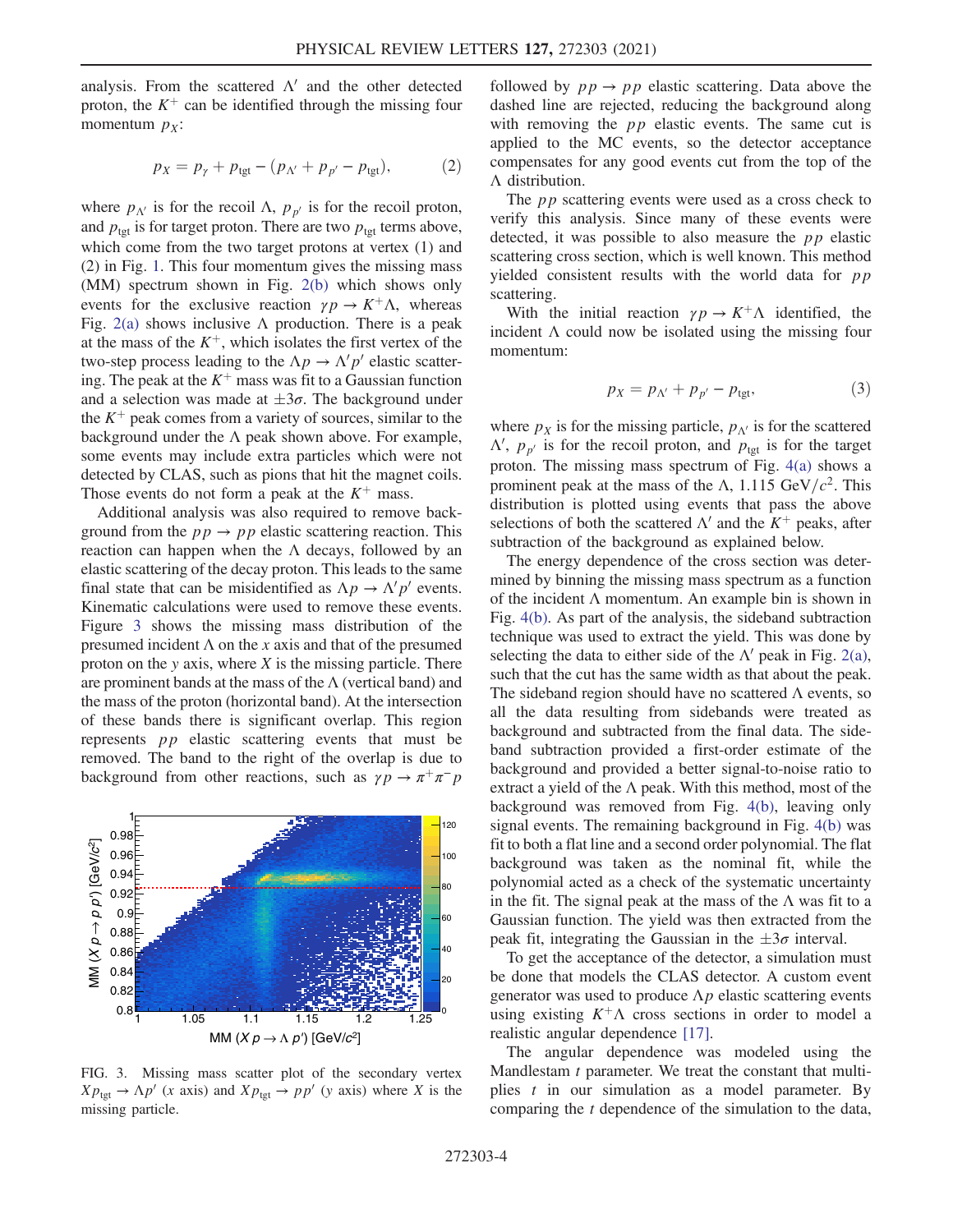

FIG. 4. Missing mass distribution of the secondary vertex integrated over all momentum ranges (top) and binned in the incident  $\Lambda$  momentum range 1.3–1.4 GeV/c after sideband subtraction (bottom). The solid line in (a) represents the data selected in the peak region of Fig. 2(a), while the dotted line represents the sideband region. The solid line in (b) shows the total fit including the peak, which is fit to a Gaussian function. The dashed line represents the background, which is fit to a constant.

an accurate Λ angular distribution was modeled and variations in the  $t$  parameter were used to study the systematic uncertainty of the acceptance.

The generated events were passed through a Monte Carlo simulation utilizing the standard GEANT software [18]. The acceptance of the detector for this two-step reaction ranged from ~0.1–2.0% in  $\Lambda$  momentum, over a  $p_{\Lambda}$  range of 0.9 to  $2.0$  GeV/ $c$ .

Beam flux calculations were more involved than for typical CLAS experiments. Unlike a photon beam or electron beam that enters the target from one end and is parallel to the beam axis, the  $\Lambda$  particles are created throughout the length of the target and have an angular distribution. The luminosity of the  $\Lambda$  beam can be calculated by

$$
\mathcal{L}(p_{\Lambda}) = \frac{N_A \times \rho_T \times l}{M} N_{\Lambda}(p_{\Lambda}), \tag{4}
$$

where  $N_A$  is Avogadro's number,  $\rho_T$  is the mass density of the target,  $l$  is the average path length of the  $\Lambda$  beam in the target, M is the molar mass of hydrogen, and  $N<sub>A</sub>$  is the number of  $\Lambda$  particles in the beam with incident momentum  $p_\Lambda$ . Unlike the photon beam, for the secondary  $\Lambda$  beam, the average path length (l) and  $\Lambda$  flux ( $N_{\Lambda}$ ) cannot be directly measured.

To calculate the luminosity of the  $\Lambda$  beam, a simulation was made that generated  $\Lambda$  particles uniformly throughout the length of the target and within the radius of the photon beam. The angular distribution was simulated using known cross sections for the  $\gamma p \to K^+ \Lambda$  vertex [17]. The simulation also must account for  $\Lambda$  particles decaying and exiting the side of the target. Once the  $\Lambda$  particles were generated with their initial properties such as momentum, energy, vertex position, and lab angle, they were propagated through the target. The probability for particle decay is given by

$$
P(x) = \exp\left[-\frac{M x - x_0}{p}\right],\tag{5}
$$

where  $P(x)$  is the probability that a  $\Lambda$  survives to the point x after being created at  $x_0$ . The momentum of the  $\Lambda$  is  $p/c =$ Mβγ (where  $c = 1$ ) and  $\tau$  is its lifetime, in order to keep everything in the lab frame where the experiment takes place. The path length was then averaged for each generated particle.

The number of  $\Lambda$  particle  $N_{\Lambda}$  can be calculated using

$$
\frac{N_{\Lambda}}{\mathcal{L}_{\gamma}} = \frac{d\sigma}{d\Omega} (2\pi) [\Delta \cos(\theta)],\tag{6}
$$

where  $\mathcal{L}_{\gamma}$  is the luminosity of the photon beam, and  $\theta$  is the center of mass angle of the  $K^+$  particle. The  $\Lambda$  photoproduction cross section  $\sigma$  can be calculated from the differential cross section  $d\sigma/d\Omega$  by integrating over the range of  $cos(\theta)$  which is kinematically constrained by the momentum of the particles. From Eqs. (4) and (6) together with Eq. (5), the luminosity of the  $\Lambda$  beam was calculated.

Cross sections were calculated for a given momentum bin and integrated over the full angular range as

$$
\sigma(p_{\Lambda}) = \frac{Y(p_{\Lambda})}{A(p_{\Lambda}) \times \mathcal{L}(p_{\Lambda}) \times \Gamma},\tag{7}
$$

where Y is the yield, A is the acceptance for  $\Lambda' p'$ ,  $\mathcal L$  is the luminosity of the  $\Lambda$  beam, and  $\Gamma$  is branching ratio (0.64) [10]. Figure 5 shows the total cross section as a function of the momentum of the incident  $\Lambda$  beam. The data from the present analysis, in solid boxes, are compared to existing world data [9,19–24]. The vertical error bars represent statistical uncertainties only.

A study of the systematic uncertainties was done at each stage of the analysis. The largest source comes from the  $\Lambda$ beam luminosity calculation and the associated  $\gamma p \to K^+ \Lambda$ cross sections. This systematic uncertainty is estimated at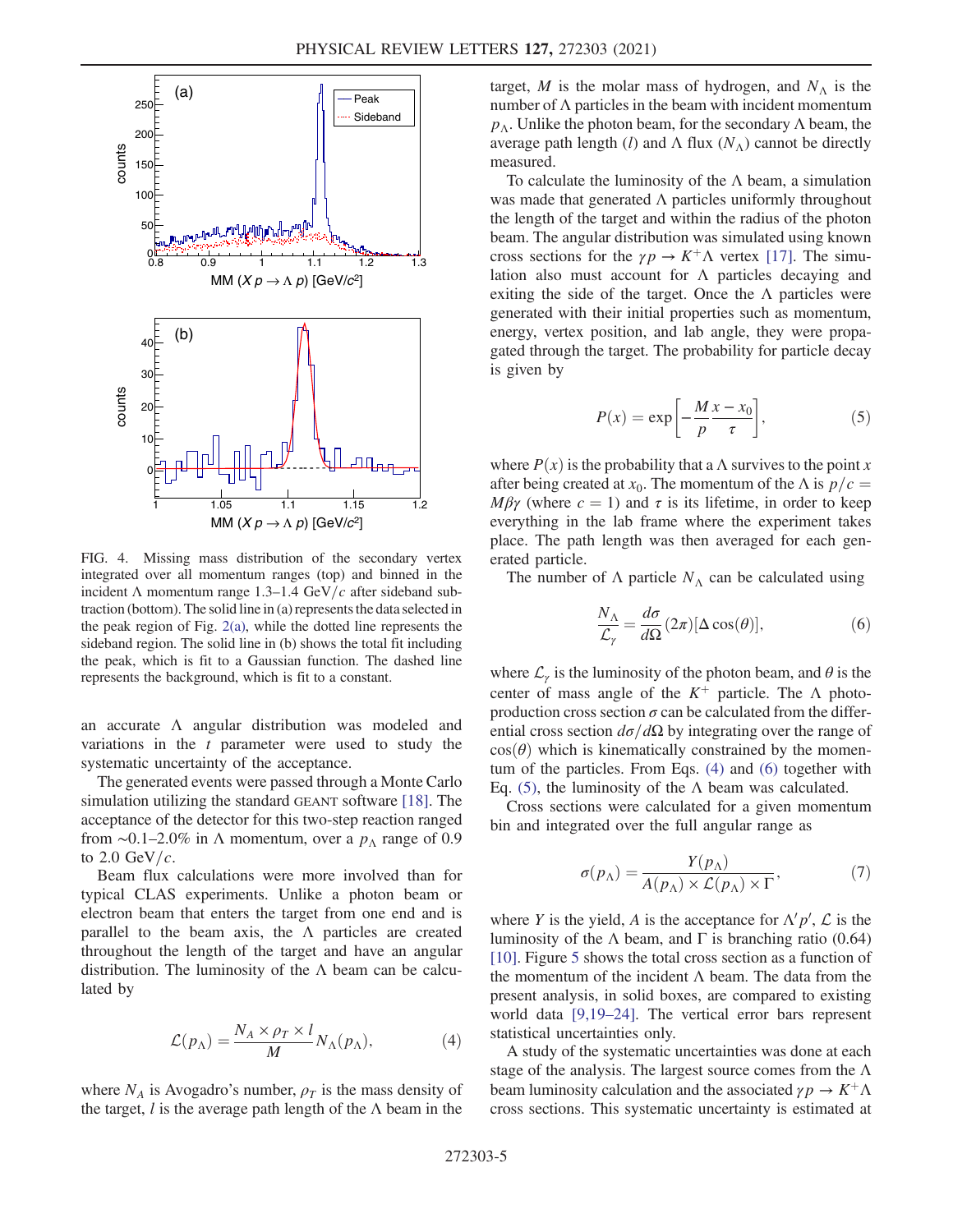

FIG. 5. Comparison of the total cross section  $\sigma$  with theoretical predictions, extended to a higher  $p_\Lambda$  using the model of Ref. [25]. The present results are shown as solid boxes, with previous data (see text) as circles. Large circles represent data that have been averaged over a wide momentum range, shown by the horizontal error bars. The band represents the uncertainty within the chiral EFT model. The shaded region at the bottom shows the systematic error.

10.5%. The next largest source comes from the choice of angular dependence in the simulation. The angular dependence was varied in the event generator, which resulted in a systematic uncertainty of 6.7% for the detector acceptance. The uncertainty from the beam normalization, described in detail in Ref. [15], was estimated at 8.2%. Variations in cuts made in the analysis, such as cuts on the  $\Lambda'$ ,  $\Lambda$ , and pp combined to give an additional uncertainty of 8.4%. Other systematic uncertainties include detector-related variation constraints on the detector geometry and target vertex position (2.1%) [11]. The overall systematic uncertainty for the experiment, added in quadrature, is estimated at 17.3%.

The theoretical model predictions for  $\Lambda p$  elastic scattering, shown by the curves in Fig. 5, have been extended to 1.4 GeV/ $c$  for the purpose of this analysis [26]. Beyond this momentum the theoretical predictions are not reliable. The green band in Fig. 5 is a calculation at next to leading order from chiral effective field theory (EFT) [5]. The derivation of the chiral baryon-baryon potentials for the strangeness sector is done using Weinberg power counting as shown in [5]. The band represents the range of uncertainty in the calculation. Figure 5 also shows predictions from the well known models of Jülich [27] and Nijmegen [28]. Our results do not follow the predictions of these meson-exchange models, which were not fit to our data, but further adjustment of the model parameters may provide better agreement. Our measurements do, however, fall in the band of the EFT calculation.

For  $p_{\Lambda}$  < 1.4 GeV/c, our data are within the range of previous experiments, but with better precision. For

 $p_{\Lambda} > 1.4$  GeV/c, our results trend downward, falling below the older data. However, there are large fluctuations in the older data (for example, the points at 1.5  $GeV/c$ ) and some points are averaged over a wide momentum bin. Also, there were no changes to our analysis procedure across the momentum range. Considering these factors together with the higher statistics of the present measurements, the new cross sections are an improvement over the older data.

We also note that the cross section begins to increase around  $p_A = 1.6$  GeV/c. This may be due to the opening of an inelastic channel that affects the elastic cross section, likely the reaction  $\Lambda p \to \Lambda (1520) p$ . The threshold for this reaction is at  $p_A = 1.77$  GeV/c, which is a possible explanation for the structure seen in the high momentum range.

To summarize, this experiment was able to improve upon the existing data of  $\Lambda p$  elastic scattering in a momentum range of importance to neutron star physics. We achieve the highest statistical measurement (<10%) for this momentum range. This is the first experiment to measure the  $\Lambda p$  elastic scattering cross sections in this energy range outside of bubble chamber experiments, all of which were done prior to 1980. The cross sections presented in this Letter have higher accuracy, particularly in the higher momentum range  $p_A > 1.4$  GeV/c, as well as having significantly better precision compared to the existing world data. These results, along with future three-body reaction data such as the Λ-deuteron interaction, will help constrain the neutron star EOS. Techniques developed here for secondary scattering of hadrons from photoproduction can also be used for future data analysis. Measurements at CLAS using this technique on a deuteron target are in progress [29].

The authors acknowledge the staff of the Accelerator and Physics Divisions at the Thomas Jefferson National Accelerator Facility who made this experiment possible. This work was supported in part by the Chilean Comisión Nacional de Investigación Científica y Tecnológica (CONICYT), by CONICYT PIA Grant No. ACT1413, the Italian Istituto Nazionale di Fisica Nucleare, the French Centre National de la Recherche Scientifique, the French Commissariat á l'Energie Atomique, the United Kingdom Science and Technology Facilities Council (STFC), the Scottish Universities Physics Alliance (SUPA), the National Research Foundation of Korea, and the U.S. National Science Foundation. The Southeastern Universities Research Association operates the Thomas Jefferson National Accelerator Facility for the United States Department of Energy under Contract No. DE-AC05-06OR23177.

- [1] J. Lattimer, Annu. Rev. Nucl. Part. Sci. 62, 485 (2012).
- [2] D. Lonardoni, A. Lovato, S. Gandolfi, and F. Pederiva, Phys. Rev. Lett. 114, 092301 (2015).